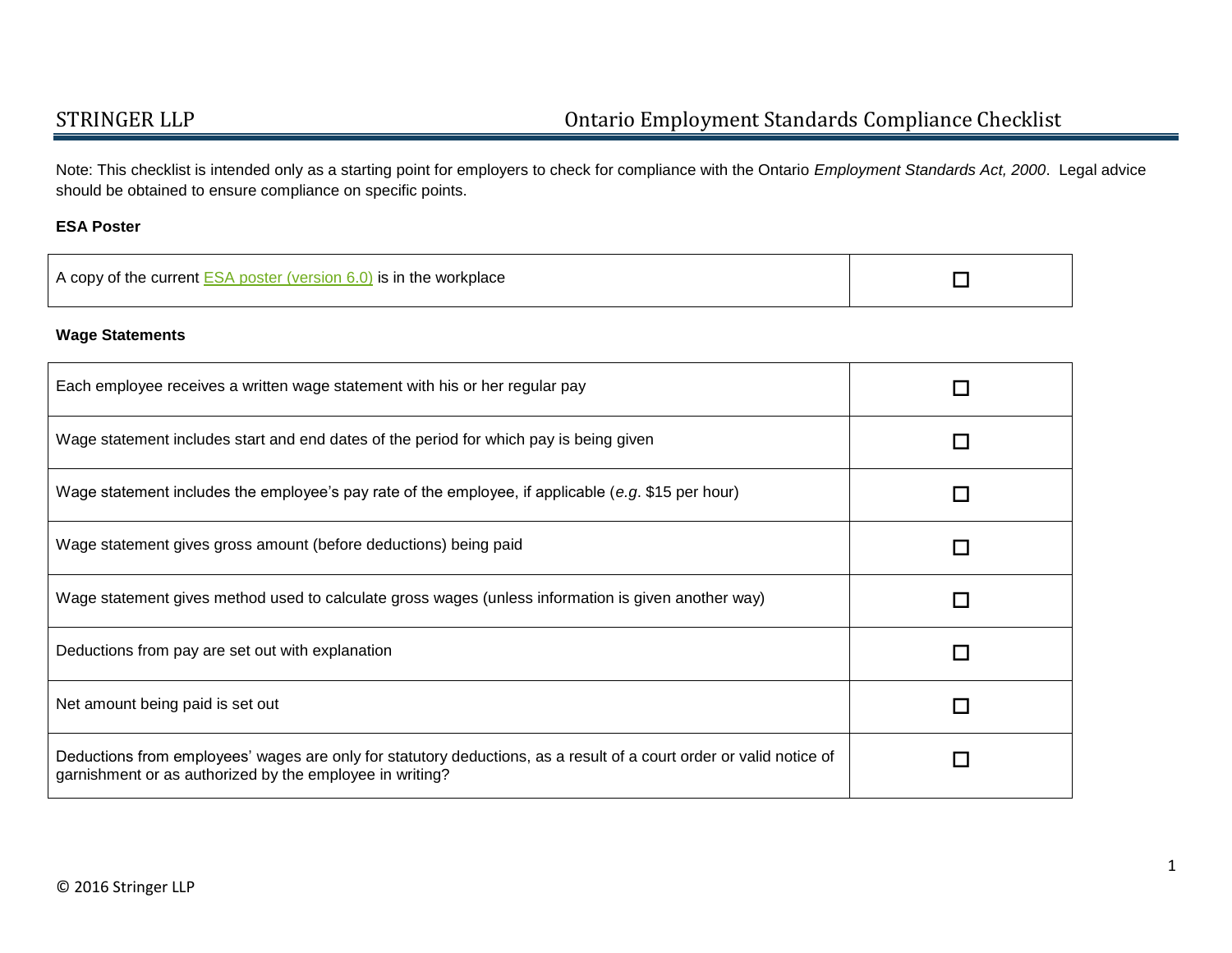# STRINGER LLP Ontario Employment Standards Compliance Checklist

## **Record Keeping**

| A copy of employees' wage statements is kept for three years                                               |  |
|------------------------------------------------------------------------------------------------------------|--|
| A record of all hours worked by employees are kept for (minimum) three years after the day or week of work |  |
| A record of all overtime/lieu time banked and taken are kept for three years                               |  |
| A record of all vacation time taken and vacation pay paid are kept for three years                         |  |

### **Hours of Work**

| Employees receive daily meal breaks of at least 30 minutes for every 5 hours of continuous work              |   |
|--------------------------------------------------------------------------------------------------------------|---|
| Meal breaks are free from work                                                                               |   |
| If employees take two 15 minute breaks for meals (instead of one 30-minute period), they have agreed to this |   |
| Employees who work more than 8 hours a day or more than the regular work day have signed agreements          |   |
| If employees do / may work more than 48 hours a week:                                                        |   |
| Employees have signed agreements<br>a)                                                                       | П |
| Employees have received Ministry of Labour Hours of Work and Overtime Information Sheet<br>b)                |   |
| Employer has Ministry of Labour permit or 30 days have passed since application<br>C)                        |   |
| Employees do not work more than hours provided for in permit<br>d)                                           |   |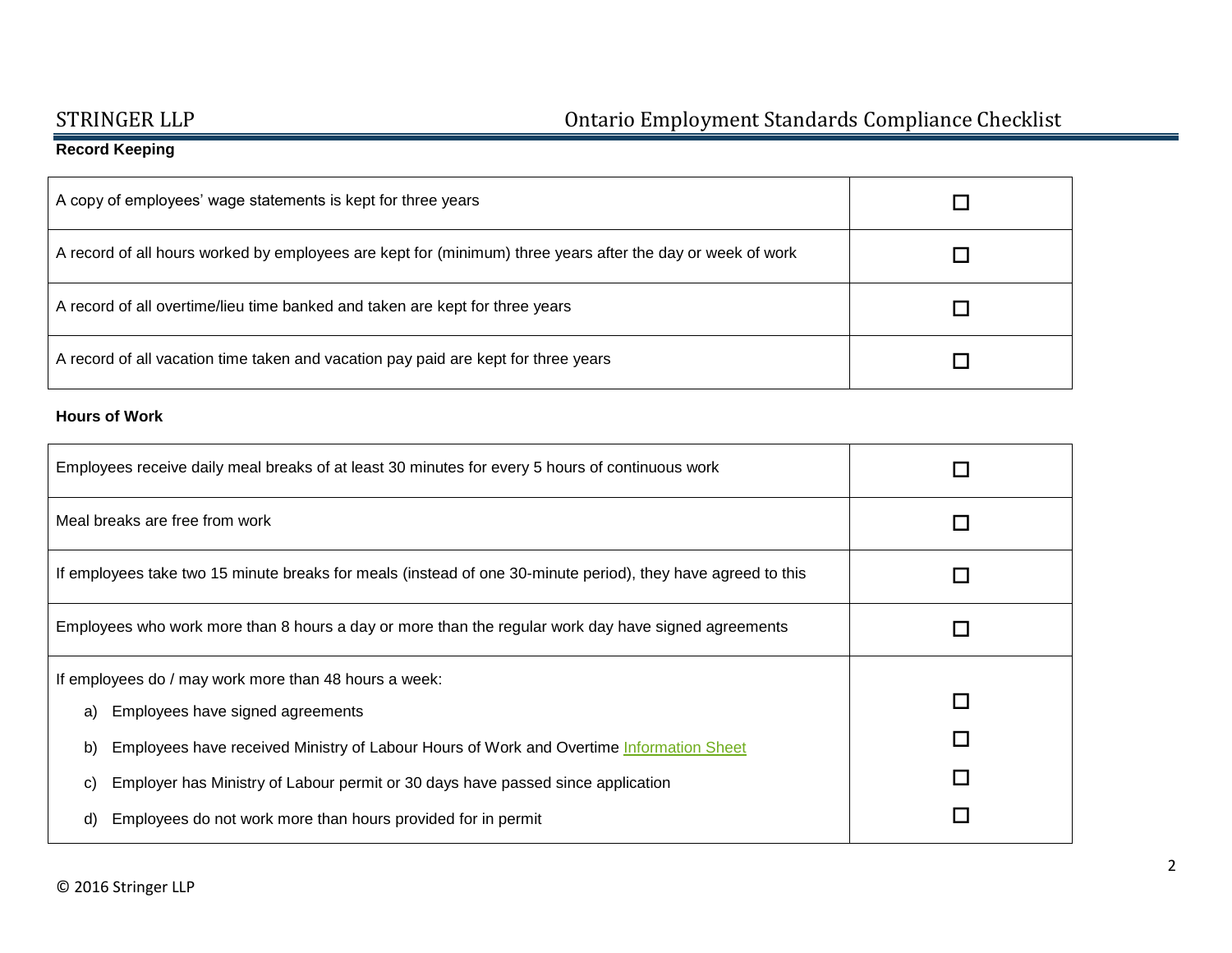# STRINGER LLP Ontario Employment Standards Compliance Checklist

| Employees receive at least 11 hours off between shifts each work day                            |  |
|-------------------------------------------------------------------------------------------------|--|
| Employees receive at least 8 hours off between shifts (unless sum of shifts less than 13 hours) |  |
| Employees receive 24 consecutive hours off each week                                            |  |
| Employees receive 48 consecutive hours off every two weeks                                      |  |

### **Overtime**

| Employees who do not receive overtime pay fall within exemptions provided under the ESA                                                                                                                                        |   |
|--------------------------------------------------------------------------------------------------------------------------------------------------------------------------------------------------------------------------------|---|
| Non-exempt employees receive 1 1/2 regular rate for hours worked in excess of 44 in a week                                                                                                                                     |   |
| If employees receive time in lieu of overtime pay:<br>Employees have signed agreements<br>a)<br>Employees receive time and a half off in lieu of overtime<br>b)                                                                | П |
| If overtime hours are averaged over two to four weeks:<br>Employees have agreed in writing<br>a)<br>MOL permit obtained<br>b)<br>Employees have received Ministry of Labour Hours of Work and Overtime Information Sheet<br>C) |   |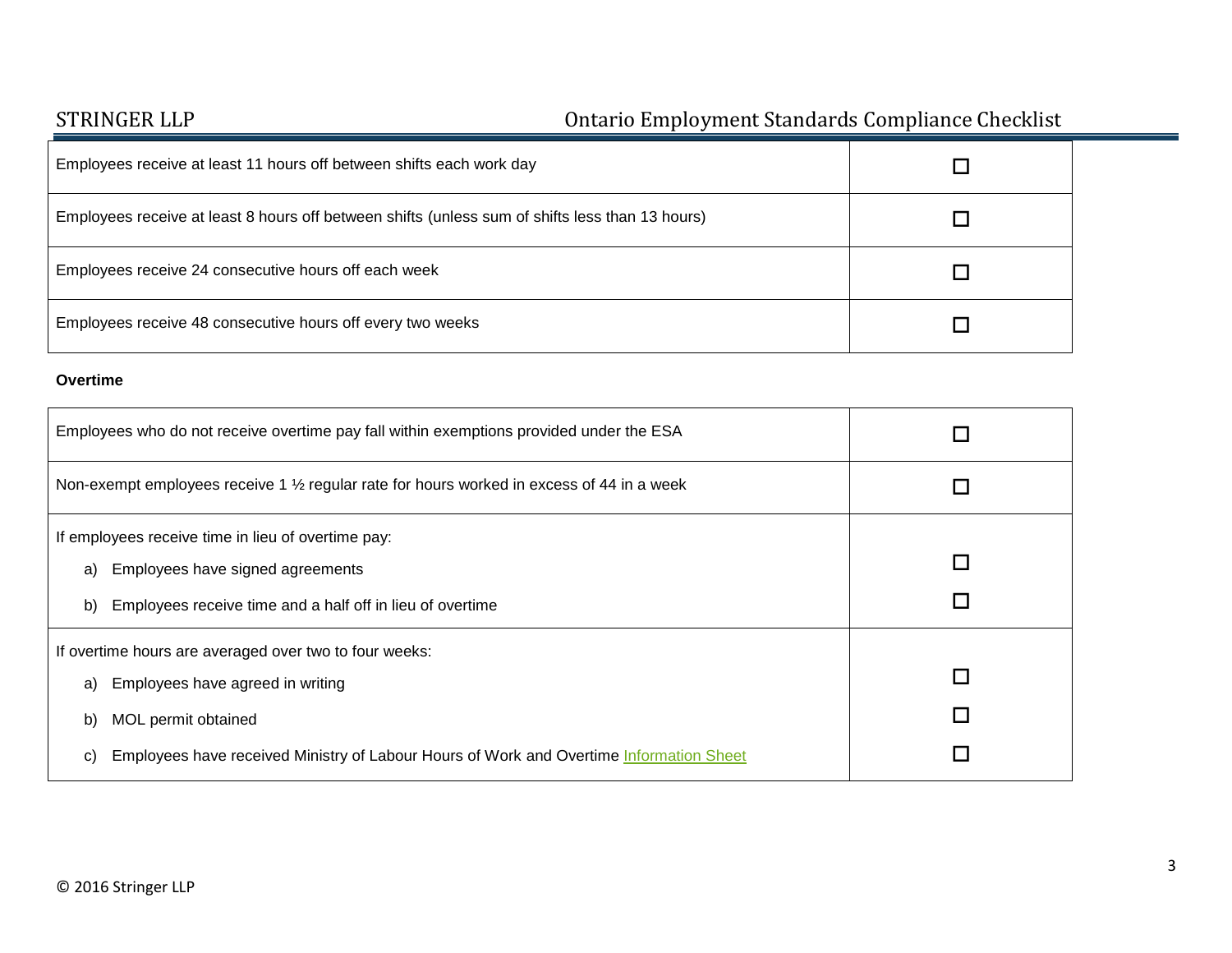# STRINGER LLP Ontario Employment Standards Compliance Checklist

## **Minimum wage**

| Employees receive at least minimum wage (currently \$11.40 per hour) unless other wage applies ( <i>increases</i><br>announced each April and effective each October) |  |
|-----------------------------------------------------------------------------------------------------------------------------------------------------------------------|--|
| Student employees receive at least minimum wage (currently \$10.70 per hour) unless other wage applies                                                                |  |

## **Public Holidays**

| public holiday pay                                        | If public holiday falls on what is ordinarily a working day and the employee does not work, the employee receives                      |                          |
|-----------------------------------------------------------|----------------------------------------------------------------------------------------------------------------------------------------|--------------------------|
|                                                           | Public holiday pay is calculated based on regular wages for preceding 4 weeks divided by 20                                            | $\overline{\phantom{a}}$ |
|                                                           | If public holiday falls on what is ordinarily a working day and the employee does work:                                                |                          |
| a)                                                        | Employee receives regular rate for hours worked on public holiday and substitute day within 3 months<br>(or 12 if employee agrees), or | П                        |
| b)                                                        | Employee agrees to receive public holiday pay plus premium pay for hours worked that day                                               | $\Box$                   |
| If public holiday falls on day that is not a working day: |                                                                                                                                        |                          |
| a)                                                        | Employee receives a substitute day off with public holiday pay within 3 months (or 12 if employee<br>agrees), or                       | П                        |
| b)                                                        | Employee agrees to receive public holiday pay instead of a day off                                                                     |                          |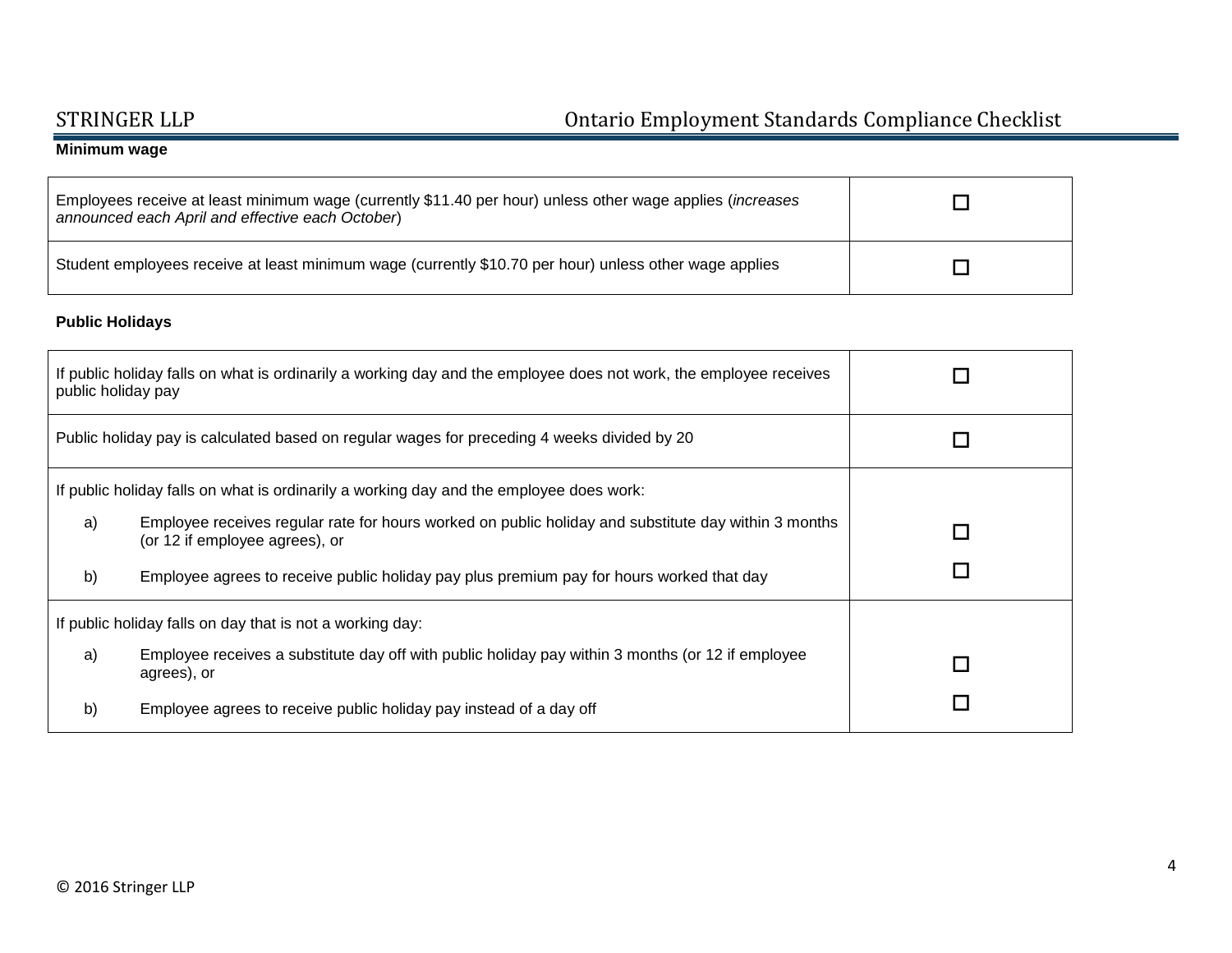## **Vacations**

| Employees receive at least two weeks off each year                                            |  |
|-----------------------------------------------------------------------------------------------|--|
| Vacation is taken in at least one week periods unless employee agrees to take shorter periods |  |
| Employees receive at least 4 per cent of total wages as vacation pay each year                |  |
| Vacation pay is paid before employee starts vacation (or on each pay if employee agrees)      |  |
| Employees received vacation within 10 months after completing first year of service           |  |
| Earned but untaken vacation pay is paid out on termination of employment with final pay       |  |

## **Employee Leaves**

| Employees reinstated to prior jobs upon completion of leave or comparable job if it no longer exists |  |
|------------------------------------------------------------------------------------------------------|--|
| Benefits are continued during the leave                                                              |  |
| Seniority and service continue during the leave                                                      |  |
| If employer has 50+ employees, employees are able to take up to 10 personal emergency leave days     |  |